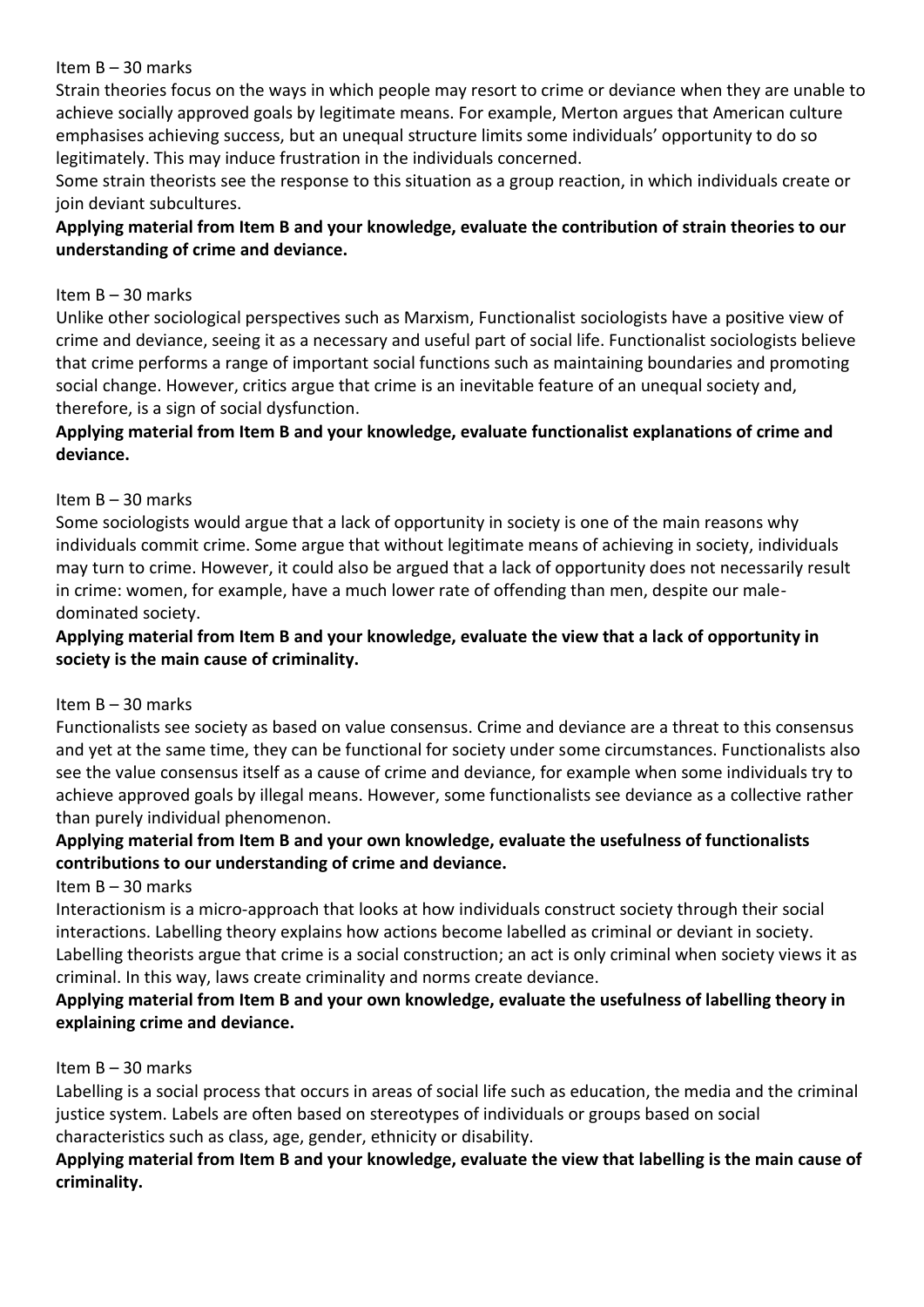Rather than look for the initial causes of the deviant act, as functionalists do, labelling theorists ask how and why some groups and acts come to be labelled as criminal or deviant while others do not. Coming from an interactionist perspective, they argue that what we mean by crime or deviance is the outcome of the same processes of social interaction – between police officer and suspect, for example – as any other social behaviour. Therefore to understand crime and deviance, we must grasp the meanings involved in the interaction.

# **Applying material from Item B and your knowledge, evaluate the contribution of labelling theory to our understanding of crime and deviance.**

### Item B – 30 marks

Some Marxist sociologists argue that capitalism itself causes crime. A system that makes some people very rich and others very poor is likely to lead to crime on the part of some of the poor, both in order to get food and shelter and out of frustration at the unfairness of the system.

# **Applying material from Item B and your knowledge, evaluate the usefulness of Marxists approaches in understanding crime and deviance.**

# Item B – 30 marks

Some sociologists focus on the 'crimes of the powerful'. Crimes committed in the interests of businesses and other large institutions can be far more harmful and costly than the street crime that we tend to think of as 'real crime'. Corporate crime can involve breaking criminal laws but may also include breaking other kinds of law. Some sociologists argue that corporate crime results from pressures to succeed, leading to employees pursuing business aims by illegitimate means. However, others claim that it is the product of capitalism.

# **Applying material from Item B and your knowledge, evaluate sociological explanations of corporate crime.**

# Item B – 30 marks

Some Marxists argue that crimes committed by the bourgeoisie tend to be ignored or they are able to afford to get away with it (through paying for the best lawyers or bribing officials). However, functionalist subcultural theorists point out that people on lower incomes are more likely to commit crimes owing to status frustration and blocked opportunities.

# **Applying material from Item B and your knowledge, evaluate sociological explanations for the distribution of crime and deviance by social class.**

# Item B – 30 marks

Left realists see crime as a real problem, especially for the disadvantaged groups who are its victims. They see the causes of crime as located in the structure of late modern society, with its high levels of exclusion and insecurity. Their views on how to tackle the problem of crime have had some influence on official policy, particularly under New Labour governments.

However, some critics claim that left realists focus too narrowly on inner-city crime and ignore the crimes of the powerful.

# **Applying material from Item B and your knowledge, evaluate the contribution of left realism to our understanding of crime and deviance.**

#### Item B – 30 marks

Right realists see crime as a social problem requiring practical solutions. They often have similar views on the causes of crime to those of the New Right. These views inform the policies they support. Left realists and other sociologists oppose such views and therefore support different policies, such as those which improve the equality of opportunity.

**Applying material from Item B and your knowledge, evaluate right realist explanations of both the causes of crime and the solutions to crime.**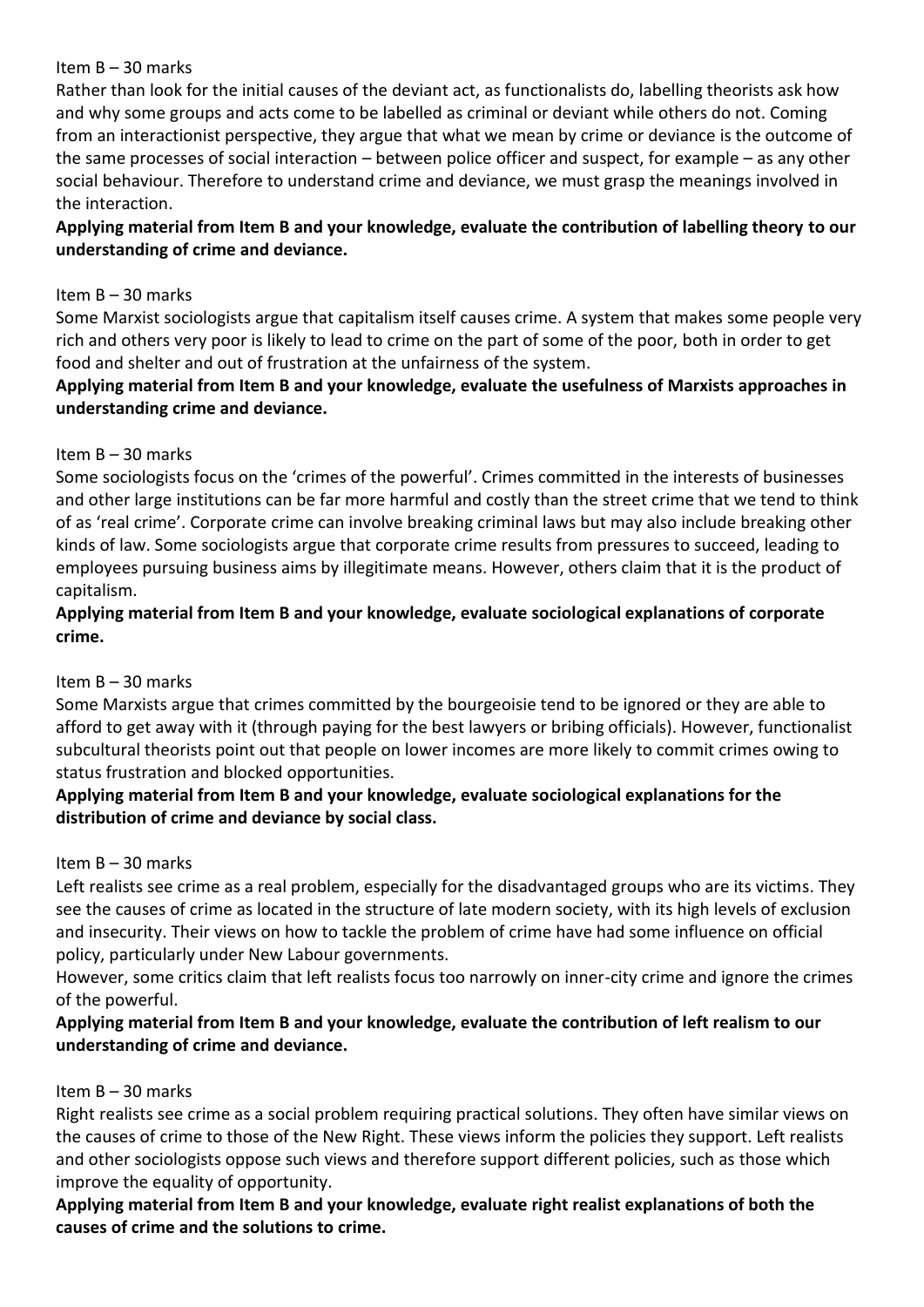Official statistics appear to show differing rates of criminality for different ethnic groups. For example, white people are less likely to be convicted of crime than members of some other ethnic groups. However, some sociologists are critical of official statistics. The statistics only show those who are dealt with by the criminal justice system.

# **Applying material from Item B and your knowledge, evaluate sociological explanations of differences in offending between ethnic groups.**

#### Item B – 30 marks

There is a significant overrepresentation within the prison system of ethnic minorities, and, in particular, of black people. Statistics show that despite constituting only 2.8% of the population, black people make up 11% of the prison population. Sociologists would attribute these trends to a range of factors. However, other suggest that the police statistics miss out some crimes committed by the white middle classes as these are less likely to be investigated by the police.

# **Applying material from Item B and your knowledge, evaluate the view that ethnicity is the most significant cause of crime.**

#### Item B – 30 marks

Official statistics suggest that there is a clear relationship between ethnicity and offending. These show black people and to a lesser extent Asians as being over-represented in the criminal justice system. In the view of some sociologists, this is because at each stage in the system, from policing through to sentencing, institutional racism distorts the picture of ethnic patterns of offending.

However, left realists argue that there are real differences in offending rates and that these differences can be explained in terms of factors such as relative deprivation and marginalisation.

# **Applying material from Item B and your knowledge, evaluate sociological explanations of the relationship between ethnicity and offending.**

# Item B – 30 marks

Official crime statistics indicate that there are significant gender differences in the commission of crime. Only about 20% of convicted offenders are female, and they are far less to commit homicide, carry out violent crime or be repeat offenders.

However, some sociologists believe that these statistics underestimate the true extent and seriousness of female crime. They argue that the leniency of the criminal justice system may result in fewer girls and women ending up in the crime statistics than men.

# **Applying material from Item B and your knowledge, evaluate sociological explanations of female crime.**

# Item B – 30 marks

According to crime statistics, men are more likely than women to commit crime. However, the statistical difference may be due to the way in which the criminal justice system deals with men and women. In some cases, the nature of female crimes mean that they are less likely to be recorded. Men and women seem to commit different types of crime. Those committed by women are seen as more serious if they go against expected gender norms. For men, crime can be seen as an expression of masculinity and a way of gaining social status.

# **Applying material from Item B and your knowledge, evaluate sociological explanations of gender differences in the patterns of crime.**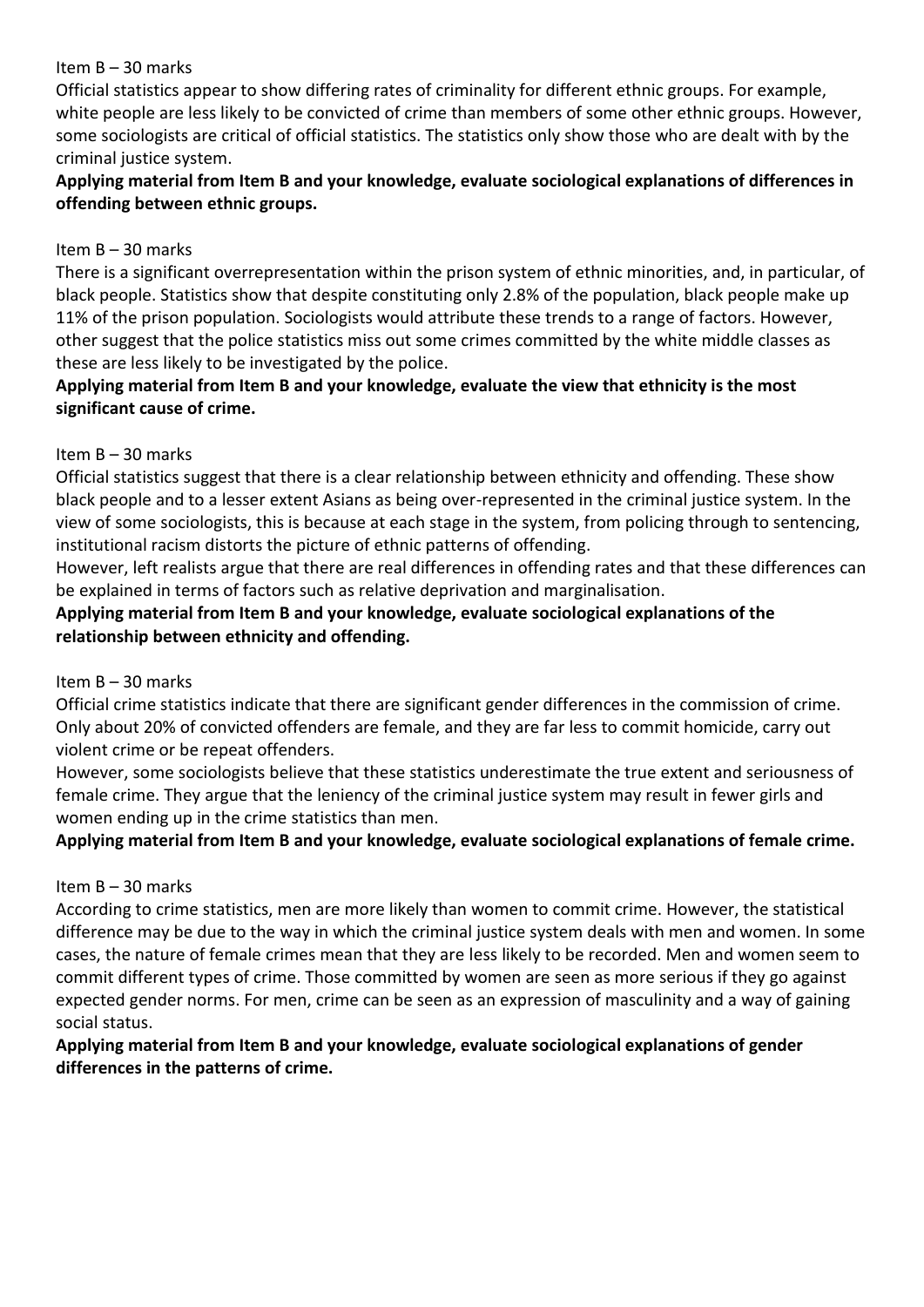The majority of crimes in society are committed by males. Statistics show that four out of five crimes committed in England and Wales were by men; and men were also statistically more likely to be repeat offenders or to be embark on criminal careers. However, it is important to note that the rate of female criminality has been understated in sociological research. Females are also more likely than men to commit property offences (except burglary).

# **Applying material from Item B and your knowledge, evaluate the view that men commit more crime than women.**

# Item B – 30 marks

A media-generated moral panic occurs when the media present an exaggerated over-reaction to an issue which as a result makes the issue seen a much greater problem than it actually is. Usually, a group is represented as a 'folk-devil' – a threat to society. This media amplification initiates a spiral of distortion, stereotypical representation and condemnation by powerful groups in society.

However, this approach has been criticised for failing to explain why particular moral panics develop in the first place.

# **Applying material from Item B and your knowledge, evaluate sociological explanations of mediagenerated moral panics.**

# Item B – 30 marks

Sociological research into the mass media suggests that it may have a negative influence on our behaviour and may in fact cause crime. Some researchers have commented on the way in which the media can cause violent crime as audience members may copy violent media images. Similarly, there is a great deal of pressure towards material consumption that can also influence criminality. The media itself can also be a tool for crime, especially through the internet. However, not all sociologists would accept that the mass media causes crime, arguing instead that it is due to the nature of society or the social characteristics of the individual.

**Applying material from Item B and your knowledge, evaluate the view that the mass media causes crime.**

#### Item B – 30 marks

The process of globalisation has made the world more interconnected and increased the scope for crime. Some forms of globalised crime are based on trafficking one commodity or another, while others involve green crimes against the environment. Green crime has been given a lot of attention because of the extent of damage to the environment caused, often by large transnational corporations.

**Applying material from Item B and your knowledge, evaluate sociological explanations of the relationship between globalisation and crime.**

#### Item B – 30 marks

There is a debate between criminologists about whether harm to the environment should really be considered a crime: often no law has been broken. There are many different types of environmental damage and they are global in character, not stopping at national borders. Where environmental damage is considered green crime is when it results from human activities.

# **Applying material from Item B and your knowledge, evaluate sociological explanations for the types and patterns of green crime.**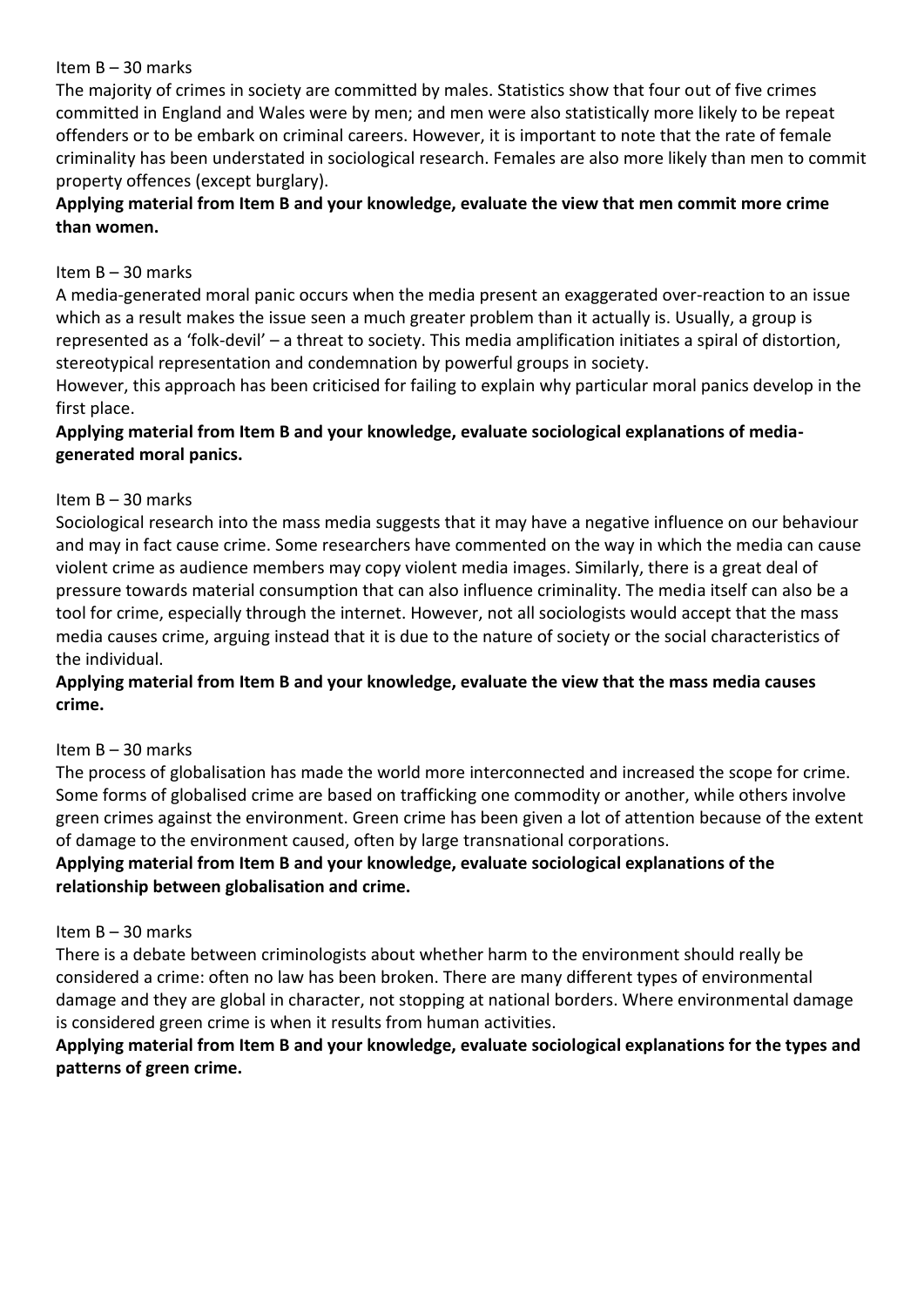Because states are able to create or change their own laws, this power can enable them to commit acts that elsewhere can be considered criminal. This can include the violation of human rights, which would still be against international law. Human rights are a useful concept for understanding state crime. There are many forms of state crime. One of the most serious is genocide, such as the Nazi holocaust, during the Second World War.

# **Applying material from Item B and your knowledge, evaluate sociological explanations of the types and patterns of state crime.**

#### Item B – 30 marks

State crimes refer to any "illegal or deviant activities perpetrated by, or with, the complicity of state agencies", according to Green and Ward. There are four key categories of state crime, political crimes, those committed by the security forces, economic crimes and social/cultural crimes. Sociologists are particularly concerned about state crimes as they believe they have been under-investigated by the police and therefore have been used as a way of controlling or oppressing less powerful groups in society. Because the state itself is the source of law, it is difficult to challenge and the state can also have a widereaching impact upon members of society.

# **Applying material from Item B and your knowledge, evaluate the view that state crimes are one of the most serious forms of crime.**

#### Item B – 30 marks

Victimisation has become an issue of increasing sociological importance; therefore greater emphasis has been placed upon identifying the social groups most at risk of victimisation and the sociological explanations for these trends. Marxist sociologists would argue that the poor are also the most likely social group to be victims of crime because a sense of status frustration and material deprivation drove the poor to criminal activities. Other social factors that played a part included age (with younger people being more at risk of victimisation), as well as minority ethnic groups and young men in particular.

# **Applying material from Item B and your knowledge, evaluate the view that class is the main issue influencing the likelihood of being a victim of crime.**

#### Item B – 30 marks

Sociologists disagree about the role of the police in contemporary society. Consensus theorists would argue that the police work on behalf of the community and are part of that community, while conflict theorists see the police as a hostile army of occupation imposed on working class and minority ethnic communities.

# **Applying material from Item B and your knowledge, evaluate sociological explanations of the role of the police in contemporary UK society.**

#### Item B – 30 marks

Sociologists have different views on the causes of crime and therefore also on how to prevent crime. Some argue that the best way to prevent crime is to reduce the opportunities to commit it. These sociologists claim crime exists because criminals believe they can get away with illegal acts.

Other sociologists believe inequalities in society are the cause of crime. They argue that crime prevention must deal with the social conditions that result in individuals being at risk of turning to crime.

# **Applying material from Item B and your knowledge, evaluate sociological explanations of the impact of crime prevention strategies.**